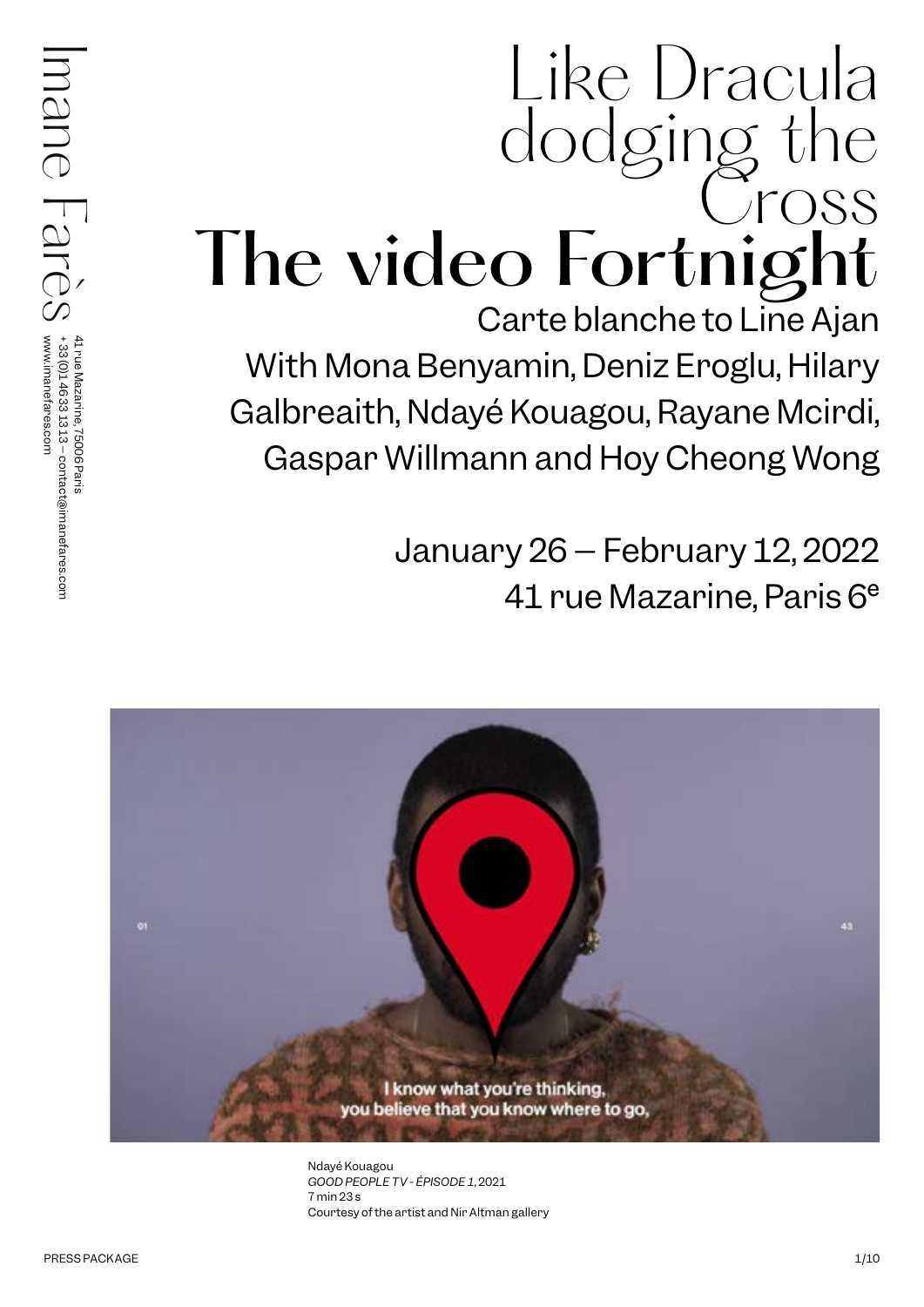"Television is conversant on a million topics and broadcasts itself as an exquisite generalist, an encyclopedic skimmer that avoids specificity like Dracula dodging the Cross. It flaunts a fluency in more than a few languages and speaks in hundreds of voices, juggling gender and race like a spirit trying on bodies for size, like a manic quick-change artist on a binge."

— Barbara Kruger, "Remote Control", Artforum, September 1989

Taken from artist Barbara Kruger's column on television that was published regularly in Artforum, this excerpt shrewdly dissects television's versatility (in contents, genres, and rhythms), a quality that is as much a strength as it is a flaw. TV, we are told, "avoids specificity like Dracula dodging the Cross". Through this visually evocative metaphor, Kruger describes the ever-changing flow of programs on TV, simultaneously revealing the scope of its influence. When her text was published in the late 1980s, television's reach seemed particularly tentacular—whether geographically, linguistically, or thematically—making it an inexhaustible source for artists exploring the socio-political breadth of image-making, such as Kruger herself.

Today, television's modes of production and reception have changed, even its physical form has been altered, slimmed, and flattened. The technology's rapid change has instigated today's digital screenculture, yet analog television and its aesthetics persist as references, notably in the practices of artists born between the 1980s and late 1990s<sup>1</sup>.

*Like Dracula dodging the Cross* gathers works by artists who continue to interrogate TV with fascination, skepticism and nostalgia. They use, appropriate, and disturb TV's functions, as well as its visual and discursive codes. These artists subvert the assumption that TV constitutes a "universal" cultural reference, injecting linguistic, visual and musical elements that relate to specific cultural contexts, geographical or political positionings. Taking advantage of the immediacy of TV's aesthetics and grammar, they weave within them tales of diasporic transmissions, alternatives and parodies to colonial histories, or reflections on misinformation and cultural appropriation (...).

Created and unravelling in different settings, these works share a methodology: they emanate from a similar economy of means (material, financial, and above all human) that diverges from TV's own production modes. Each of these artists stages themselves, their friends and families or other amateurs as the main characters of their work, leading to uncanny performances that are not based on the actors' virtuosity. The artists are then faced with the challenge of filming their loved ones in a moment of vulnerability, all while dodging a voyeuristic gaze.

PER INTERNATION control worrelations and particle and particle and particle and particle and particle and particle and particle and particle and particle and particle and particle and particle and particle and particle and More than symptoms of the deskilling of art, these processual, visual, and conceptual choices are practical. They reveal the very conditions of the works' production, some of which were made while the artists were still students (Mona Benyamin, Rayane Mcirdi, Gaspar Willmann) or not yet set on the path of art (Deniz Eroglu). Others claim a Do-It-Yourself aesthetic in relation to ecological engagements (Hilary Galbreaith) or concerns of accessibility (Ndayé Kouagou). Within these recent practices, Hoy Cheong Wong's film stands out as a pioneering work that deftly perceived the intricate links between the small screen and misinformation, eventually exemplifying this quote by Trinh T. Minh-ha: "(...) truth lies in between all regimes of truth" <sup>2</sup>.

—Line Ajan

<sup>1</sup> Most of these artists were born right when the CRTs and their accompanying VHS were to become obsolete.

<sup>2</sup> Trinh T. Minh-ha, "Documentary is/ Not a name", *October*, Vol. 52 (Spring, 1990), p.76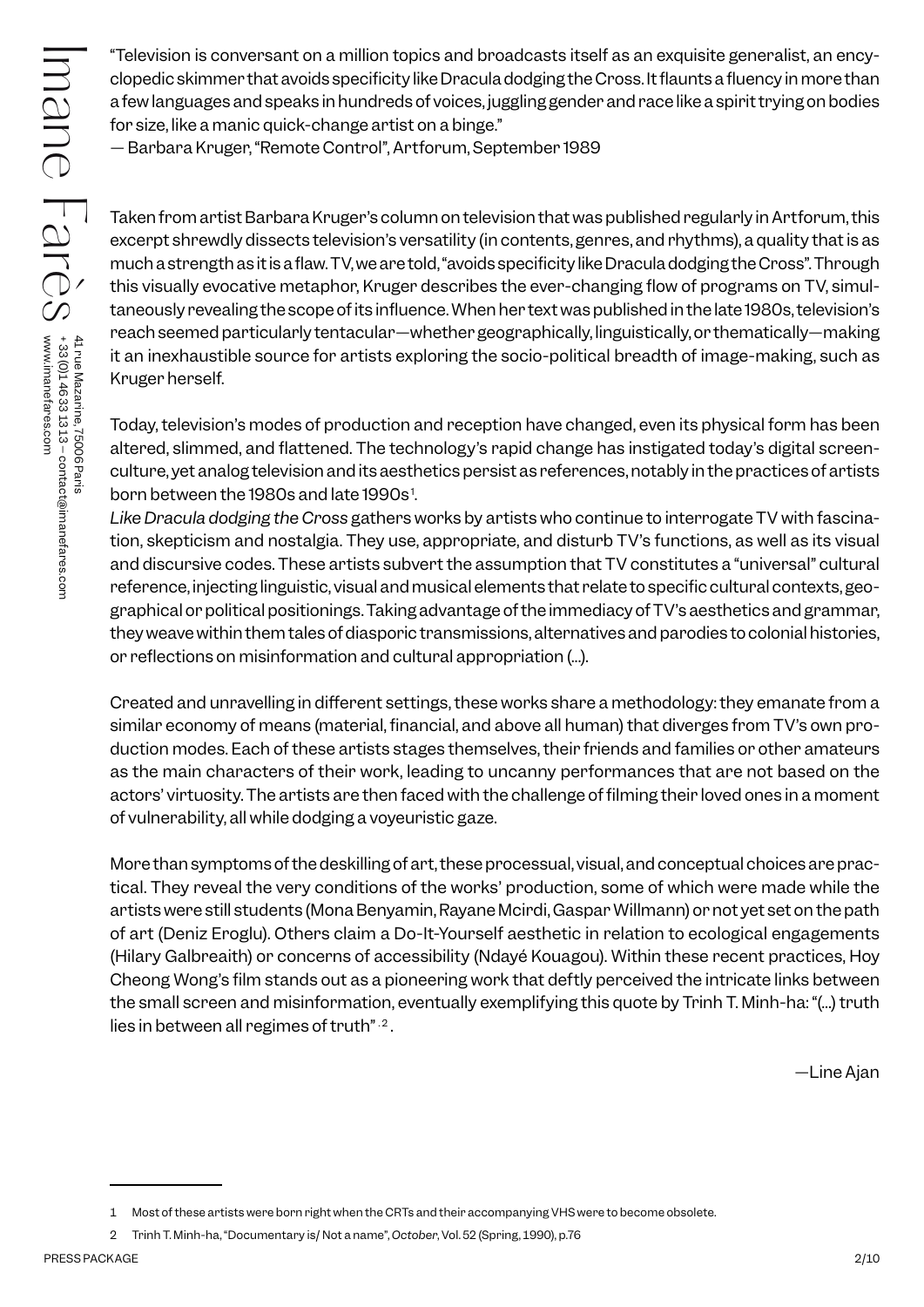## Detailled program

#### MAIN ROOM

Alternate screenings of :

Hilary Galbreaith, *Bug Eyes Episode 1*, 2019, 27 min, courtesy of the artist and In extenso and

Rayane Mcirdi, *La légende d'Y.Z.*, 2016-2017, 14 min, courtesy of the artist

Installation : Deniz Eroglu, *Baba Diptych*, two-channel video installation, 2016, 2 min 29 s, courtesy of the artist

#### SECOND ROOM

Alternate screenings of : Mona Benyamin, *Trouble in Paradise*, 2018, 8 min 30 s, courtesy of the artist and Gaspar Willmann, *Slonfa Shenfa*, 2021, 11 min 49 s, courtesy of the artist

#### PROJECTION ROOM (basement)

Alternate screenings of :

PRESS PACKAGE 3<br>
PRESS PACKAGE 3<br>
PRESS PACKAGE 3<br>
Maximum accountage 3<br>
Maximum accountage 3<br>
Maximum accountage 3<br>
PRESS PRESS PACKAGE 3<br>
PRESS PACKAGE 3<br>
PRESS PARIS PRESS PARIS PARIS PARIS PARIS PARIS PARIS PARIS PARIS Wong Hoy Cheong, *Re: Looking,* 2002-2003, 30 min, courtesy of the artist and Ndayé Kouagou, *GOOD PEOPLE TV - ÉPISODE 1,* 2021, 4 min 39 s, courtesy of the artist and Nir Altman gallery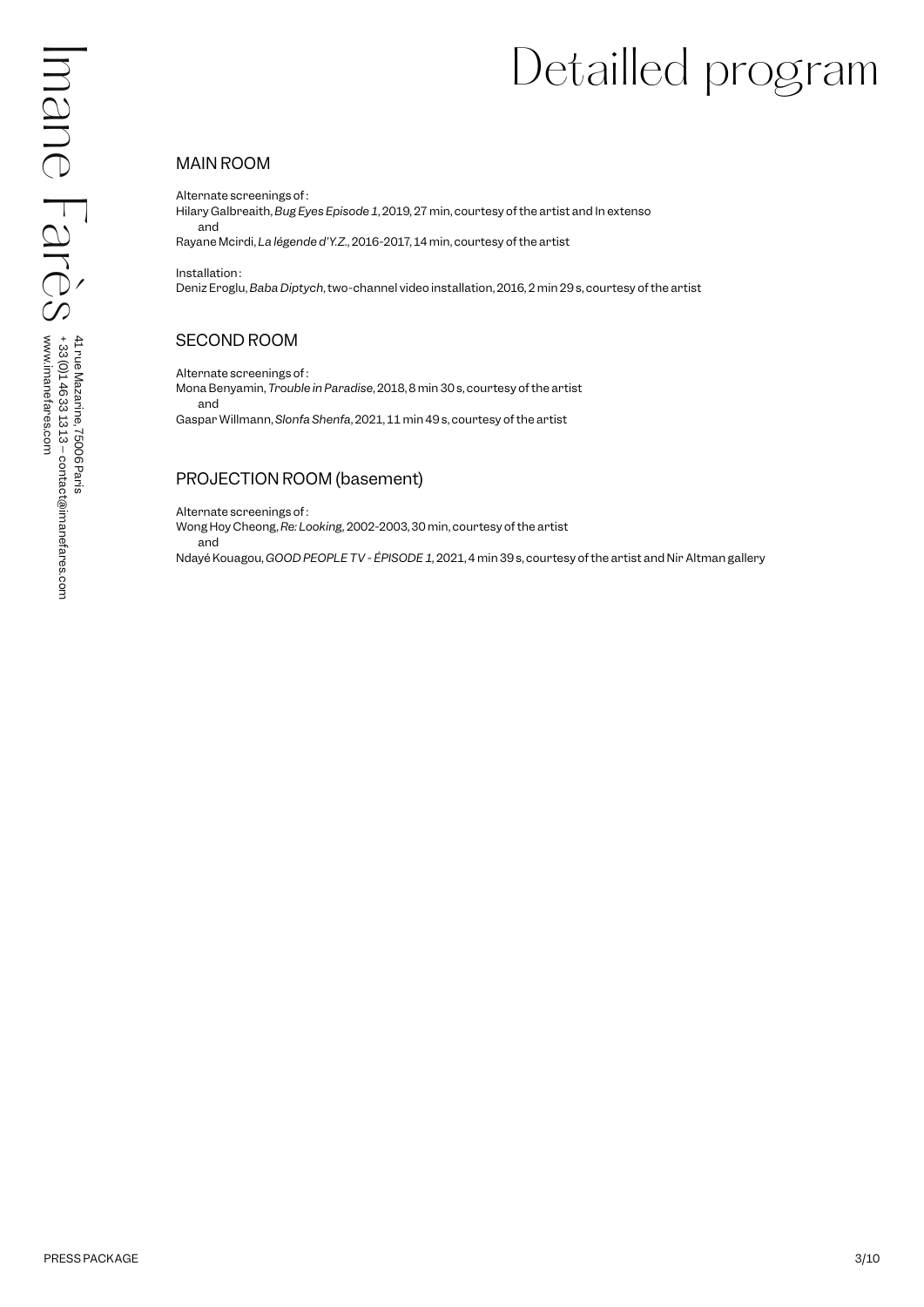## Hilary Galbreaith



*Bug Eyes Episode 1*, 2019, 27 min, © Hilary Galbreaith 2019. Production In Extenso

**PRESS PACKAGE ACCORD MANUFACTS PACKAGE ACCORD MANUFACTS PACKAGE ACCORD MANUFACTS PACKAGE ACCORD MANUFACTS PACKAGE ACCORD MANUFACTS PACKAGE ACCORD MANUFACTS PACKAGE ACCORD MANUFACTS PACKAGE ACCORD MANUFACTS PACKAGE ACCORD** Staged in the imaginary New New Orleans, Hilary Galbreaith's (American, b. 1989) *Bug Eyes* series unfolds like a reality TV show marked by kafkaesque ridicule: the show's participants are humansturned-insects, played by puppets that the artist made. In line with this DIY methodology, Galbreaith inserts her own face as a cheerful omnipresent figure that looks down on the competitors in the series' first episode. Subverting a genre that has come to epitomize American entertainment, Galbreaith imbues it with surrealism and tragicomedy.

Born in 1989 in Florida, USA. Lives and works in Rennes. Graduated from L'École Supérieure d'Art Annecy Alpes in 2017.

For several years, Hilary Galbreaith has been developing a science fiction scenario through videos, installations, editions and performances, featuring a human population affected by strange physical mutations. Transformed into insects of all kinds, the characters go through a series of Kafkaesque ordeals in a world, not too far from ours, that is facing a major ecological and social crisis.

Hilary Galbreaith's work has been shown in solo exhibitions at Passerelle Centre d'art contemporain (Brest) and In extenso (Clermont-Ferrand), and group exhibitions at 40mcube's HubHug Sculpture Project (Liffré), Rennes Art Weekend (Rennes), Cellar Door (Arondit, Paris), Postpop (Galerie Art et Essai, Rennes), and HOPE (newscenario.net). She was nominated for the 2019 Science Po Award for Contemporary Art.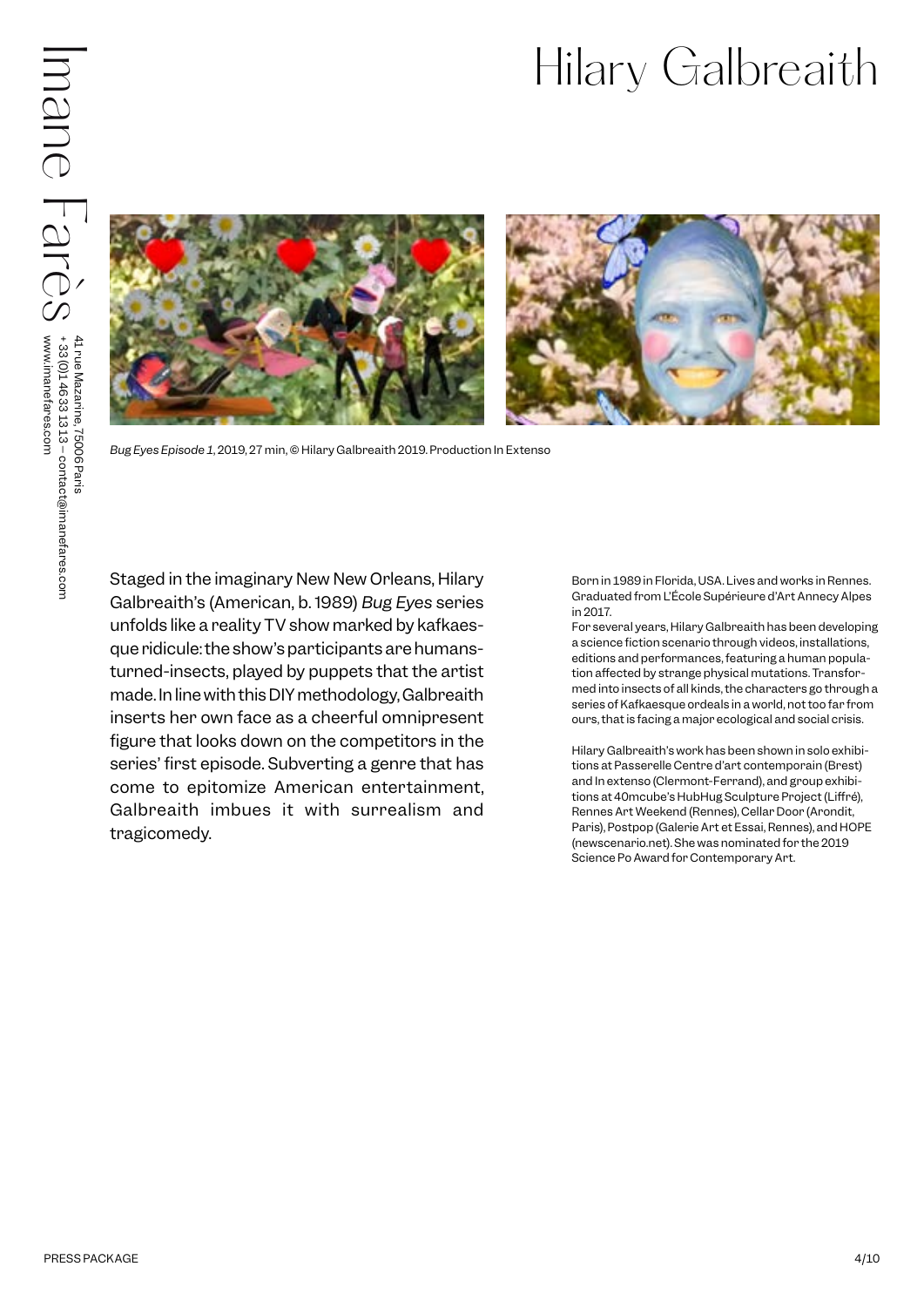

*La légende d'Y.Z.*, 2016-2017, 14 min, courtesy of the artist



PRESS PACKAGE STRAIN AND CONSULTED A CONSULTED AND CONSULTED AND CONSULTED AND CONSULTED AND CONSULTED AND CONSULTED AND CONSULTED AND CONSULTED AND CONSULTED AND CONSULTED AND CONSULTED AND CONSULTED AND CONSULTED AND CON Rayane Mcirdi's (French, b. 1993) *La Légende d'Y.Z* recreates scenes from martial arts movies, which were generally produced in Asia (specifically in Hong Kong), but largely exported and broadcast on Western TV. This video reveals the wide influence of the genre, but also how its dissemination through Western circuits paved the way for certain cultural stereotypes. The impressive acting of the protagonist, Yacine Zerguit (Mcirdi's cousin), hints to the impact of these stereotypes on contemporary performances of masculinity, eventually offering a glimpse of the life of a young man of Algerian descent in today's France.

A 2019 graduate of the École nationale supérieure des beaux-arts de Paris and a 2015 graduate of the École nationale des beaux-arts d'Angers, Rayane Mcirdi is a video artist. He lives in Asnières-sur-Seine.

His work has been shown in several group exhibitions including at the 71st edition of Jeune Création, 2021, Romainville; «Hamdoulah ça va,» curated by Mohamed Bourouissa and Sonia Perrin, DADA, 2020, Marrakech; «Detroit City Guide Book Vol.1, 2, 3 & 4,» curated by Julien Sirjacq, Galerie P38, Le Point Ephémère, Le Doc & ENSBA, 2019-2018, Paris; «Désolé,» curated by Mohamed Bourouissa, Emba / Galerie Édouard-Manet, 2019, Gennevilliers; «Écuries Nord,» curated by Clément Cogitore, 104Centquatre, 2019, Paris; «Par amour du jeu,» curated by Anna Labouze and Keimis Henni, Magasins Généraux, 2018, Pantin; «I-n-t-o-t-o 6», curated by Thomas Fougeirol and Julien Carreyn, Fondation d'entreprise Ricard, 2018, Paris; «La Fureur du Dragon», curated by Mohamed Bourouissa, Centre Pompidou, 2018, Paris; «Sharjah Biennial 13 - Act II, An Unpredictable Expression of Human Potential», curated by Hicham Khalidi, Christine Tohmé, Beirut Art Center, 2017, Beirut. He was artist-in-residence at the Emba / Galerie Édouard-Manet in 2020, with the support of the Drac Île-de-France.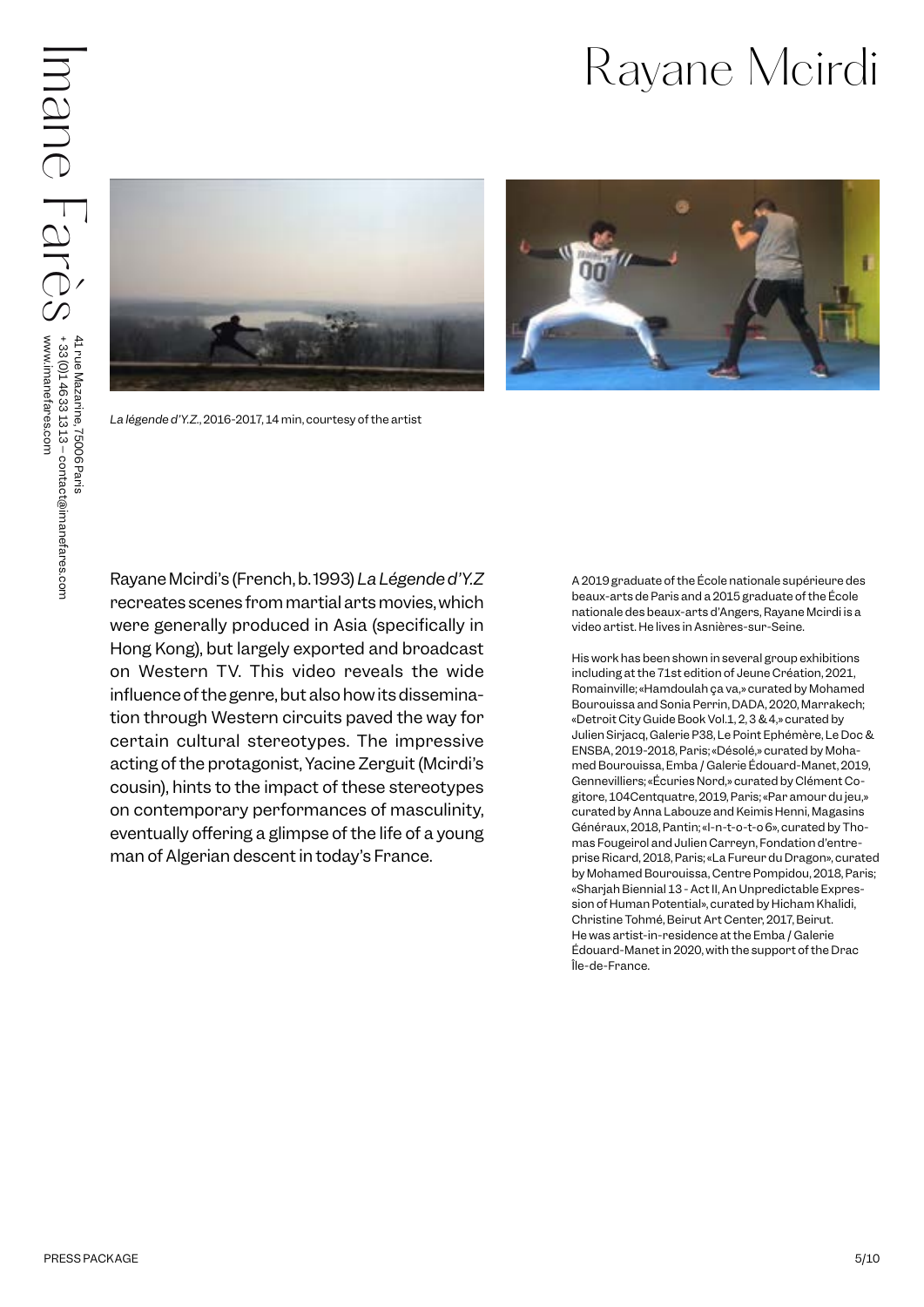### Deniz Eroglu



*Baba Diptych,* 2016, two-channel video installation, 2 min 29 s, courtesy of the artist

PRESS PACKAGE SURFACE TO CONSULTED THE CONSULTED TRANSPORTED TO CONSULTED A CONSULTED AND A CONSULTED AND A CONSULTED AND A CONSULTED AND A CONSULTED AND A CONSULTED AND CONSULTED AND CONSULTED AND CONSULTED AND CONSULTED Another kind of remake centering masculinity is at play in Deniz Eroglu's (Danish, b. 1981) *Baba Diptych*. Here, TV appears as a "domesticated medium" : the work is made of footage shot by the artist as a teenager, capturing his father—a Turkish immigrant who stopped his acting career short when he got to Denmark to open a Kebab restaurant—at work. Next to this touching home movie, another screen features Eroglu impersonating his father and repeating the same gestures, twenty years later. This diasporic tale of transmission of language and culture highlights a methodology of working with family, common to other artists in the program.

Deniz Eroglu is a Turkish-Danish artist whose timebased media and sculptural work is informed by his dual cultural identity and perspective as a second-generation immigrant. Drawing from personal history and the experiences of his family members, Eroglu considers how the pressure for migrants to assimilate can produce feelings of alienation and shame. Though he was born and raised in Denmark, Eroglu struggled to situate himself within a culture that oftentimes insisted on his difference.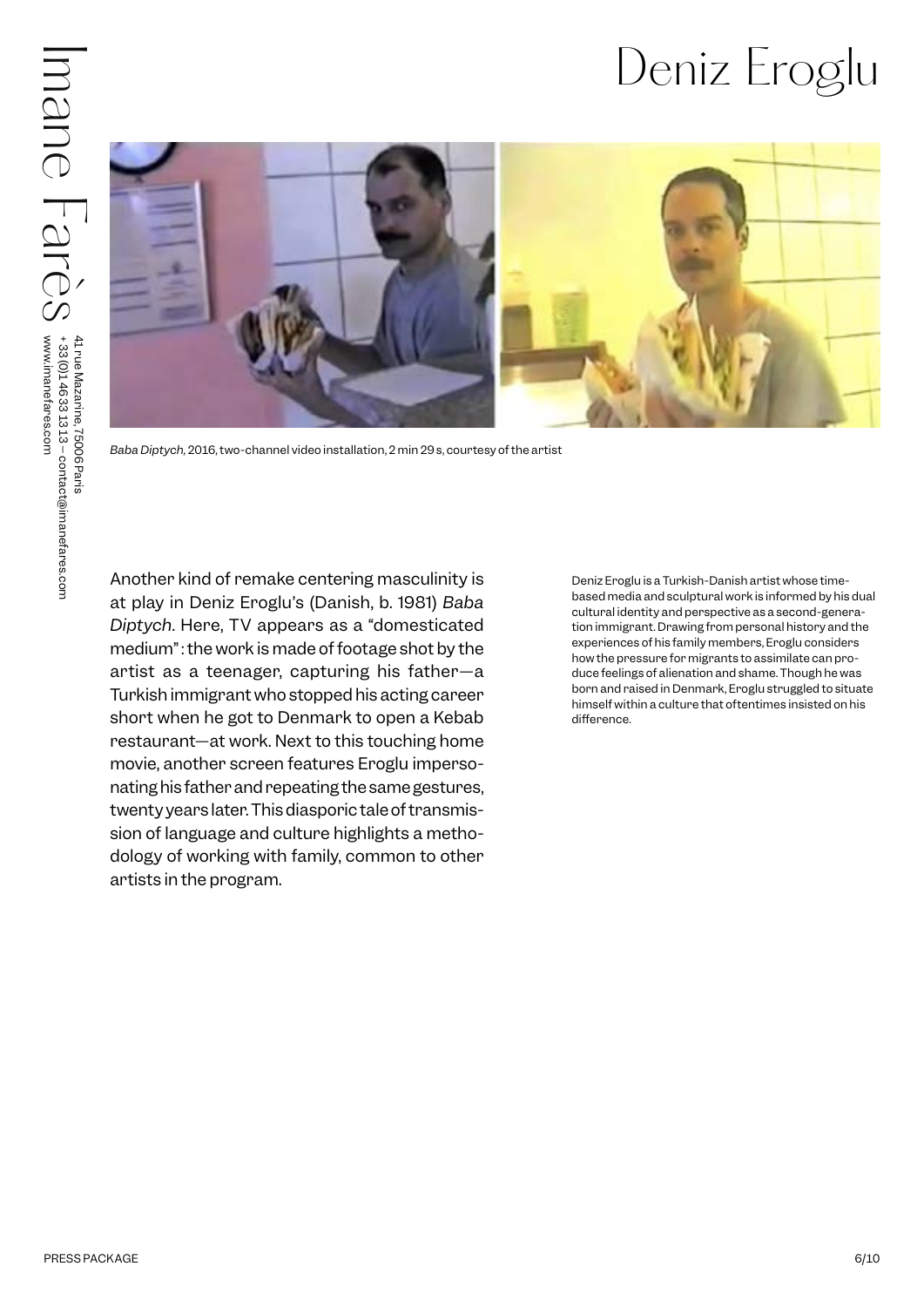#### Mona Benyamin



*Trouble in Paradise,* 2018, 8 min 30 s, courtesy of the artist



PRESS PACKAGE 7<br>
PRESS PACKAGE 7<br>
PRESS PACKAGE 7<br>
PRESS PACKAGE 7<br>
PRESS PACKAGE 7<br>
PRESS PACKAGE 7<br>
PRESS PACKAGE 7<br>
PRESS PACKAGE 7<br>
PRESS PACKAGE 7<br>
PRESS PACKAGE 7<br>
PRESS PACKAGE 7<br>
PRESS PACKAGE 7<br>
PRESS PACKAGE 7<br>
P The involvement of her own parents is indeed a recurrent strategy for Mona Benyamin (Palestinian, b. 1997). In Trouble in Paradise, the remake gives way to parody: the work activates codes from American sitcoms (from laugh tracks to stereotypical gender-roles), only to hijack them by tackling the illegal Israeli occupation of Palestine through dark humor. Casting her parents as the protagonists, Benyamin renders the enterprise endearing, playing on their limited knowledge of English, their amateur performance, and their first-hand experience of the Nakba (1948) and the Naksa (1967), which they never talk about.

Mona Benyamin (b.1997) is a Palestinian visual artist and filmmaker based in Haifa. In her works, she explores intergenerational outlooks on hope, trauma, and questions of identity, using humor and irony as political tools of resistance and reflection. Her recent works have been screened — among others — at MoMA, Another Gaze, Sheffield DocFest, Columbia University, and more.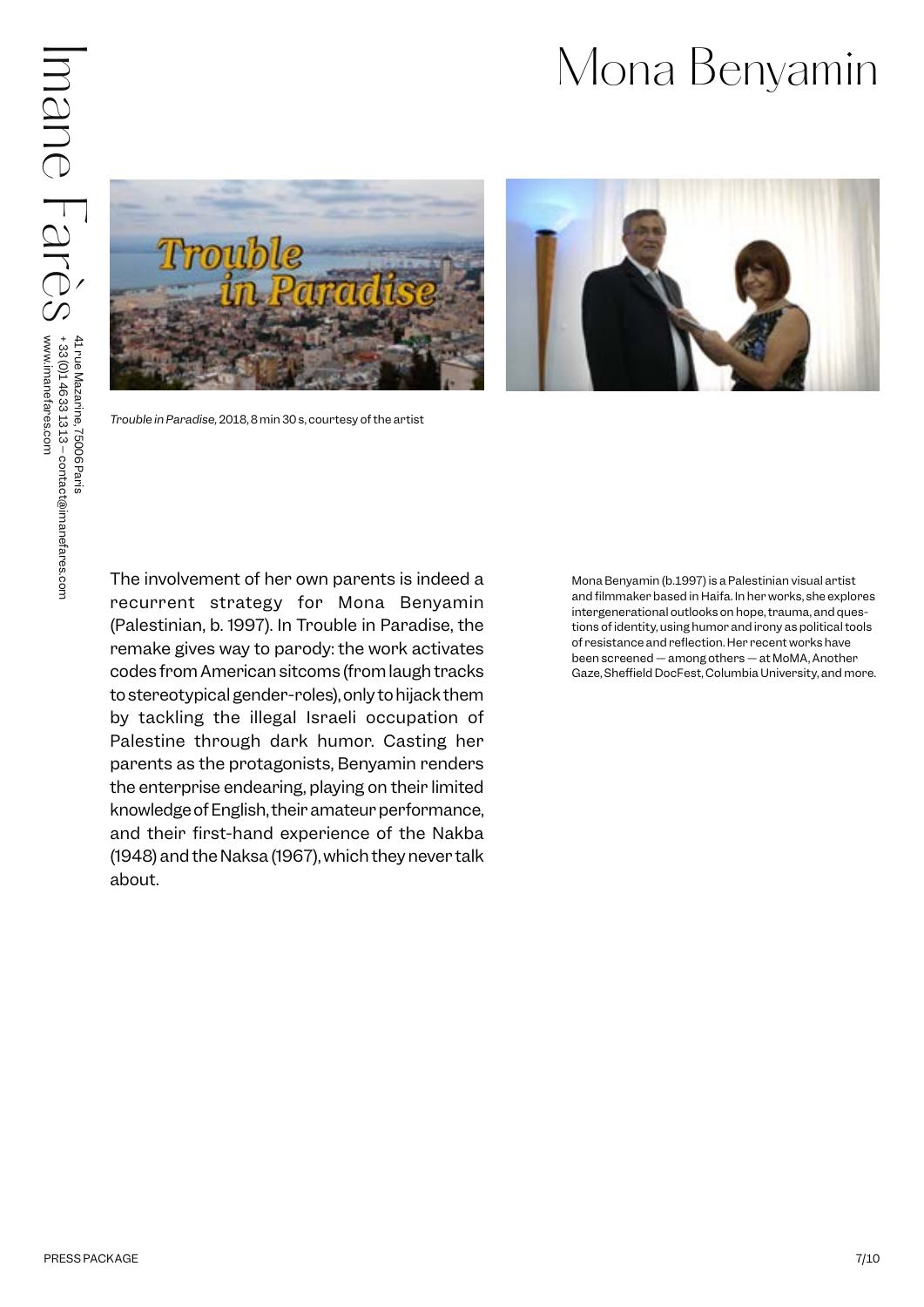#### Gaspar Willmann





*Slonfa Shenfa,* 2021, 11 min 49 s, courtesy of the artist

PRESS PACKAGE SURFACE AT THE WAS CONSULTED TO THE WAY ON THE WAY TO THE SURFACE IN THE WAY AND THE WAY AND THE SURFACE IN THE WAY TO CONSULTED TO THE SURFACE IN THE WAY ON THE SURFACE IN THE SURFACE IN THE SURFACE IN THE S Titled *Slonfa Shenfa* (Alsatian vernacular for "Sleeping, working"), Gaspar Willmann's (French, b. 1995) video exemplifies a play on deskilled performances, all while tackling the perils of serviceto-user platforms. Played by an actor hired online, the main protagonist named Cliff leaves his native Alsace for "America". Using an alternative circuit of film-production, the work offers a pastiche of a classical Hollywood story¬, the iconic journey of the American dream, thus forming a melancholic commentary on contemporary conditions of labors.

Gaspar Willmann was born in 1995 in Paris, where he lives and works. Through his practice of video, installation and painting, he seizes objects, forms and everyday images, mobilizes representations and collective behaviors to question these issues and their circulation in the context of a technocratic society that changes affects.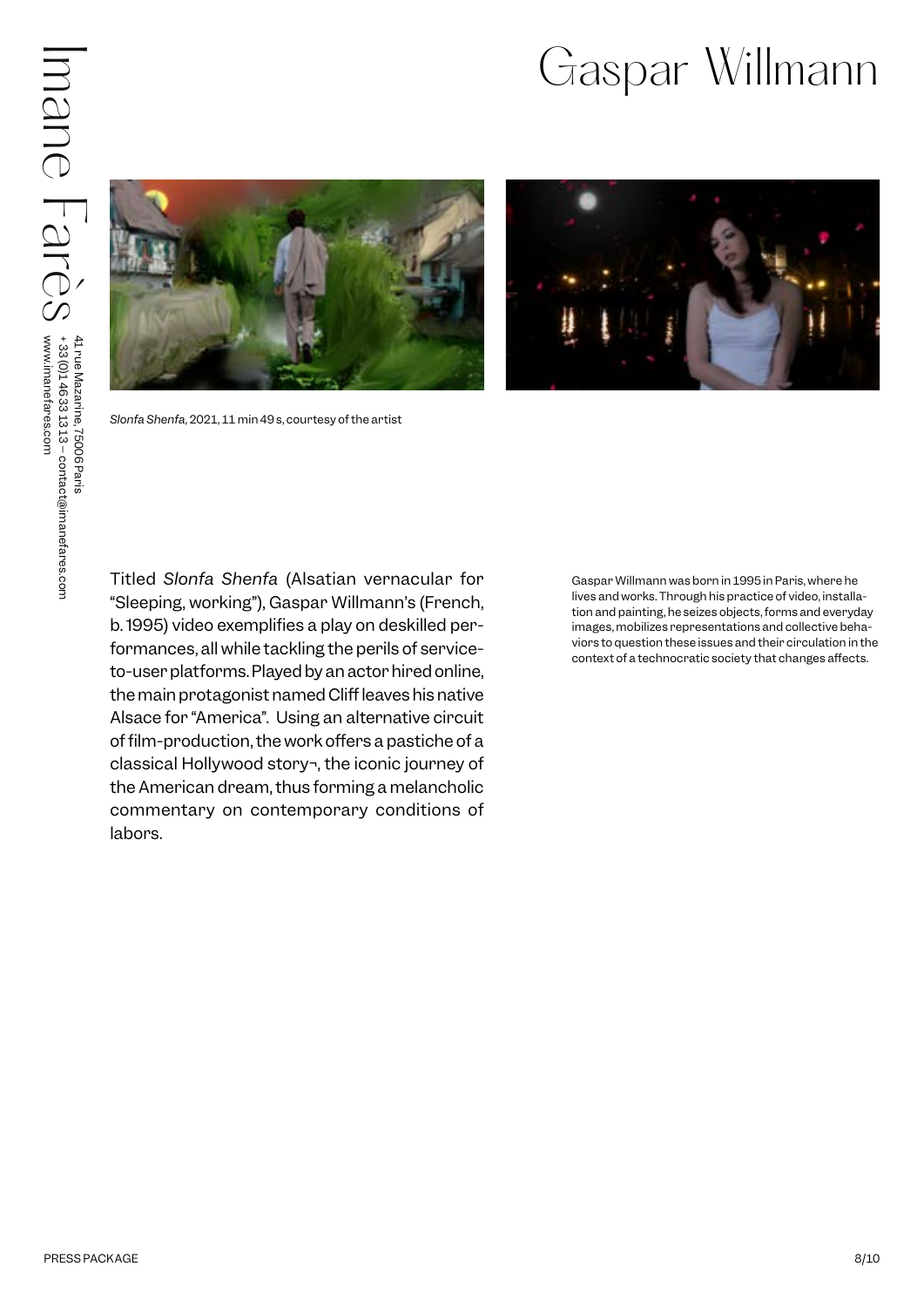## Hoy Cheong Wong



*Re: Looking,* 2002-2003, 30 min, Commissioned by the Schauspielhaus, Theater ohne Grenzen, Vienne and the 2003 Venice Biennale, courtesy of the artist

Hoy Cheong Wong (Malaysian, b. 1960) replicates the forms and strategies of political documentaries in *Re: Looking* only to posit a fictitious and absurd narrative in which Malaysia would colonize Austria. Wong' visionary exploration of misinformation (what we refer to as fake news today) echoes Ndayé Kouagou's video.

Wong Hoy Cheong was born in Penang, Malaysia, in 1960. He received a BA in literature from Brandeis University, Massachusetts, in 1982, and an M.Ed. from Harvard University in 1984. In 1986, he received an MFA in painting from the University of Massachusetts, Amherst, and in 2011 was awarded the Rockefeller Foundation Bellagio Creative Fellowship. In an attempt to escape the solitude and stasis of painting, Wong now employs mediums that he considers collaborative, and which effectively mix historical depth with human immediacy; he works in drawing, photography, video, installation, and performance. During the 1990s, he developed an interest in the migration of plants. This inquiry led him to investigate human migration and the related subjects of race, colonization, and indigeneity.